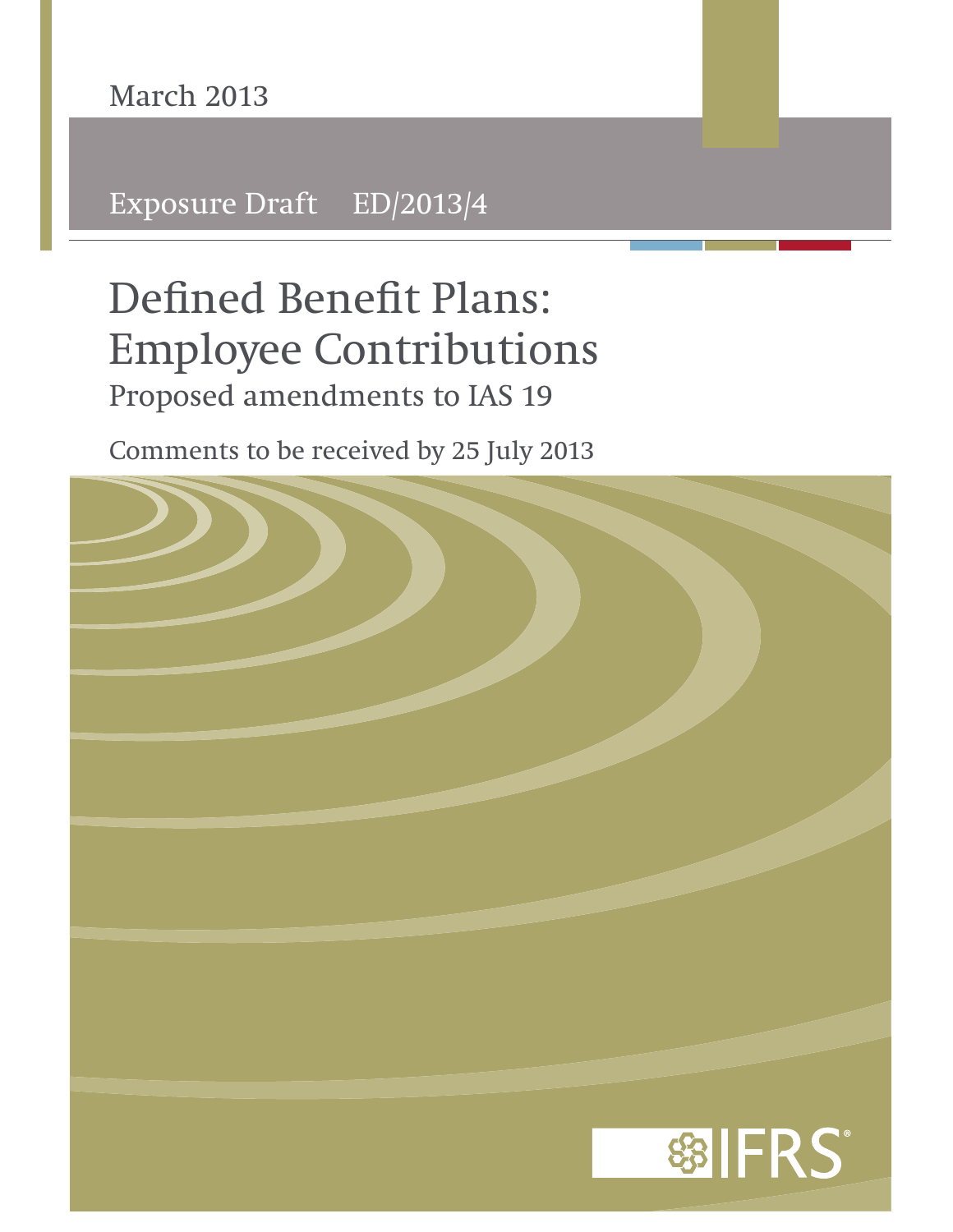## **Defined Benefit Plans: Employee Contributions**

(Proposed amendments to IAS 19)

Comments to be received by 25 July 2013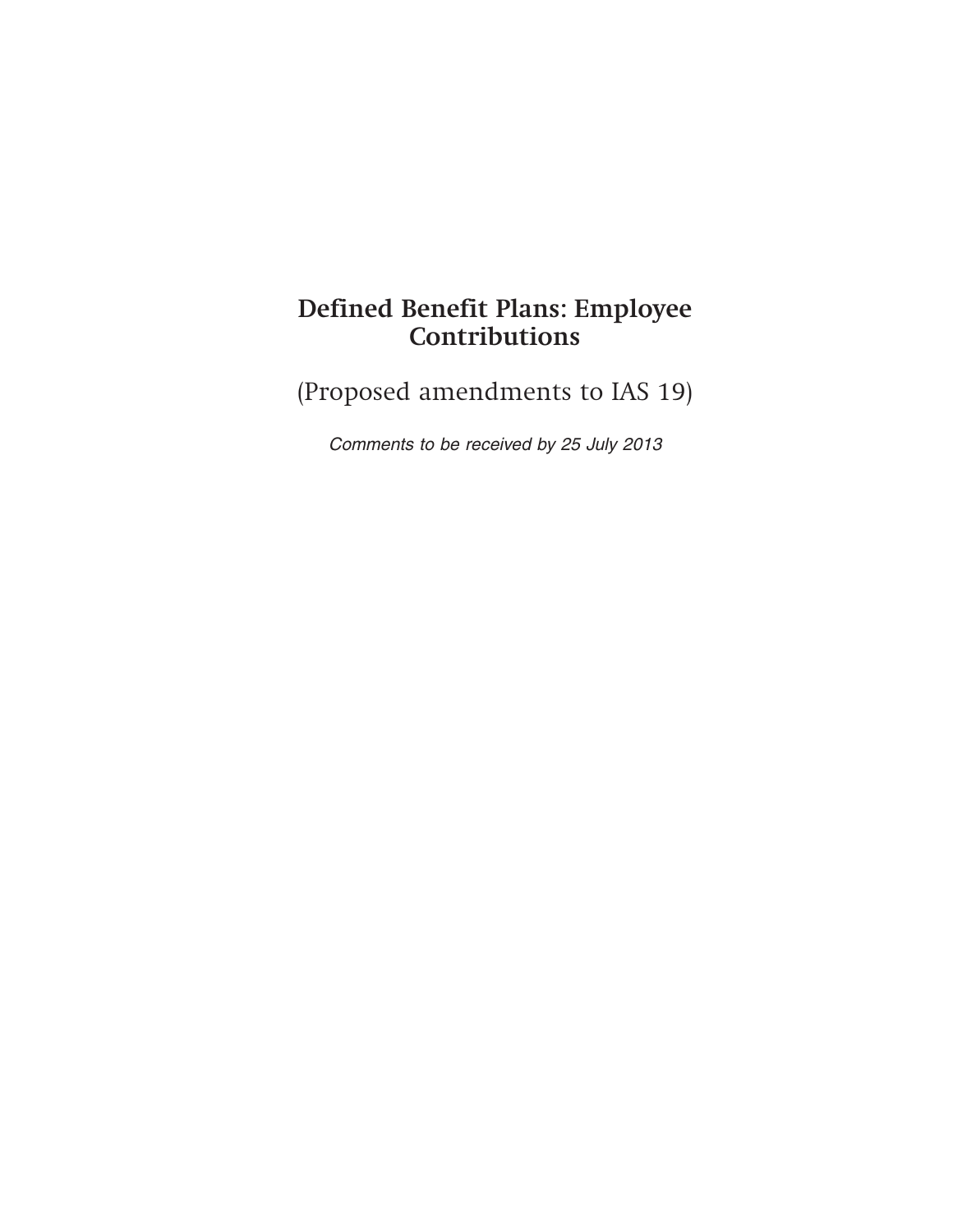Exposure Draft ED/2013/4 *Defined Benefit Plans: Employee Contributions* (Proposed amendments to IAS 19) is published by the International Accounting Standards Board (IASB) for comment only. The proposals may be modified in the light of the comments received before being issued in final form. Comments on the Exposure Draft and the Basis for Conclusions need to be received by **25 July 2013** and should be submitted in writing to the address below or electronically via our website www.ifrs.org using the 'Comment on a proposal' page.

All responses will be put on the public record and posted on our website unless the respondent requests confidentiality. Confidentiality requests will not normally be granted unless supported by good reason, such as commercial confidence.

**Disclaimer:** the IASB, the IFRS Foundation, the authors and the publishers do not accept responsibility for any loss caused by acting or refraining from acting in reliance on the material in this publication, whether such loss is caused by negligence or otherwise.

International Financial Reporting Standards (including International Accounting Standards and SIC and IFRIC Interpretations), Exposure Drafts and other IASB and/or IFRS Foundation publications are copyright of the IFRS Foundation.

#### **Copyright © 2013 IFRS Foundation®**

ISBN: 978-1-907877-86-5

**All rights reserved.** Copies of the Exposure Draft may only be made for the purpose of preparing comments to be submitted to the IASB provided that such copies are for personal or intra-organisational use only and are not sold or disseminated and each copy acknowledges the IFRS Foundation's copyright and sets out the IASB's address in full.

Except as permitted above no part of this publication may be translated, reprinted, reproduced or used in any form either in whole or in part or by any electronic, mechanical or other means, now known or hereafter invented, including photocopying and recording, or in any information storage and retrieval system, without prior permission in writing from the IFRS Foundation.

The approved text of International Financial Reporting Standards and other IASB publications is that published by the IASB in the English language. Copies may be obtained from the IFRS Foundation. Please address publications and copyright matters to:

IFRS Foundation Publications Department 1st Floor, 30 Cannon Street, London EC4M 6XH, United Kingdom Tel: +44 (0)20 7332 2730 Fax: +44 (0)20 7332 2749 Email: publications@ifrs.org Web: www.ifrs.org



The IFRS Foundation logo/the IASB logo/'Hexagon Device', 'IFRS Foundation', '*e*IFRS', 'IASB', 'IFRS for SMEs', 'IAS', 'IASs', 'IFRIC', 'IFRS', 'IFRSs', 'SIC', 'International Accounting Standards' and 'International Financial Reporting Standards' are Trade Marks of the IFRS Foundation.

The IFRS Foundation is a not-for-profit corporation under the General Corporation Law of the State of Delaware, USA and operates in England and Wales as an overseas company (Company number: FC023235) with its principal office as above.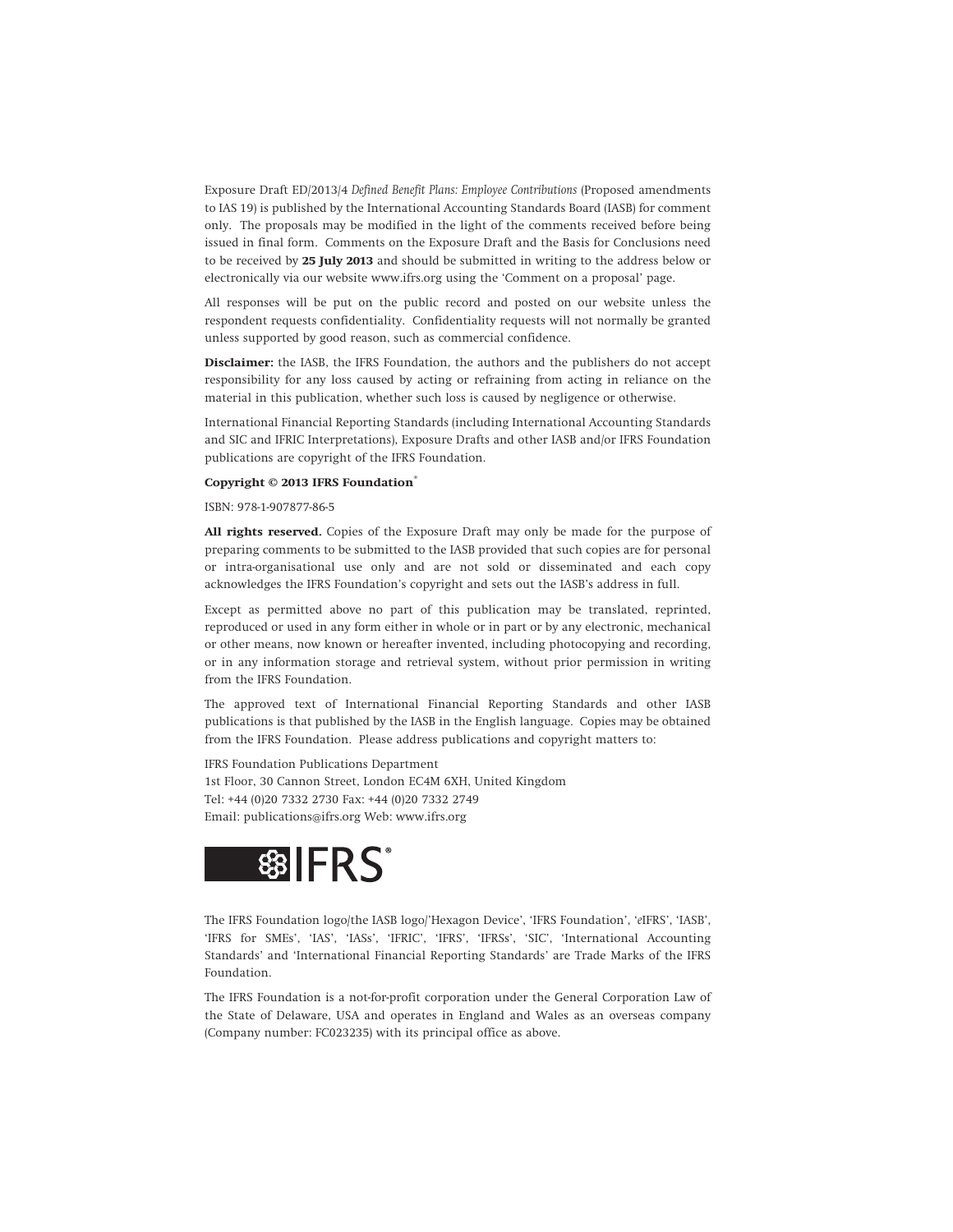#### DEFINED BENEFIT PLANS: EMPLOYEE CONTRIBUTIONS

## **CONTENTS**

|                                                                                                 | trom page |
|-------------------------------------------------------------------------------------------------|-----------|
| <b>INTRODUCTION</b>                                                                             | 4         |
| <b>INVITATION TO COMMENT</b>                                                                    | 5         |
| <b>QUESTIONS FOR RESPONDENTS</b>                                                                | 6         |
| APPROVAL BY THE BOARD OF DEFINED BENEFIT PLANS:                                                 | 9         |
| <b>EMPLOYEE CONTRIBUTIONS (PROPOSED AMENDMENTS TO IAS 19)</b><br><b>PUBLISHED IN MARCH 2013</b> |           |

**3 B** IFRS Foundation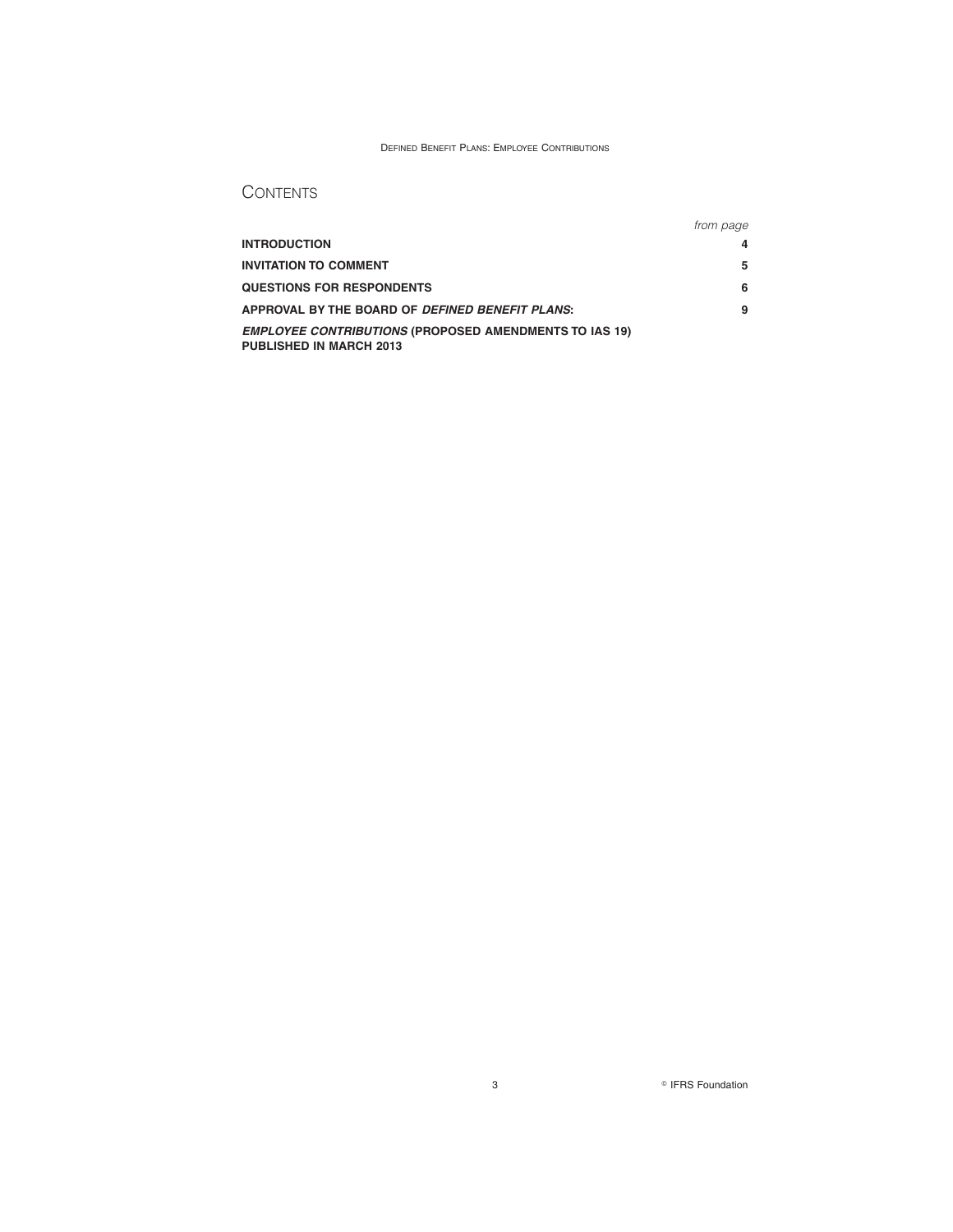## **Introduction**

The International Accounting Standards Board (IASB) has published this Exposure Draft to set out the proposed amendments to IAS 19 *Employee Benefits*. This Exposure Draft addresses the accounting for contributions from employees or third parties when the requirement for such contributions is set out in the formal terms of a defined benefit plan. It proposes that such contributions may be recognised as a reduction in the service cost in the same period in which they are payable if, and only if, they are linked solely to the employee's service rendered in that period. An example would be contributions that are a fixed percentage of an employee's salary, so the percentage of the employee's salary does not depend on the employee's number of years of service to the employer.

 $\degree$  IFRS Foundation  $4$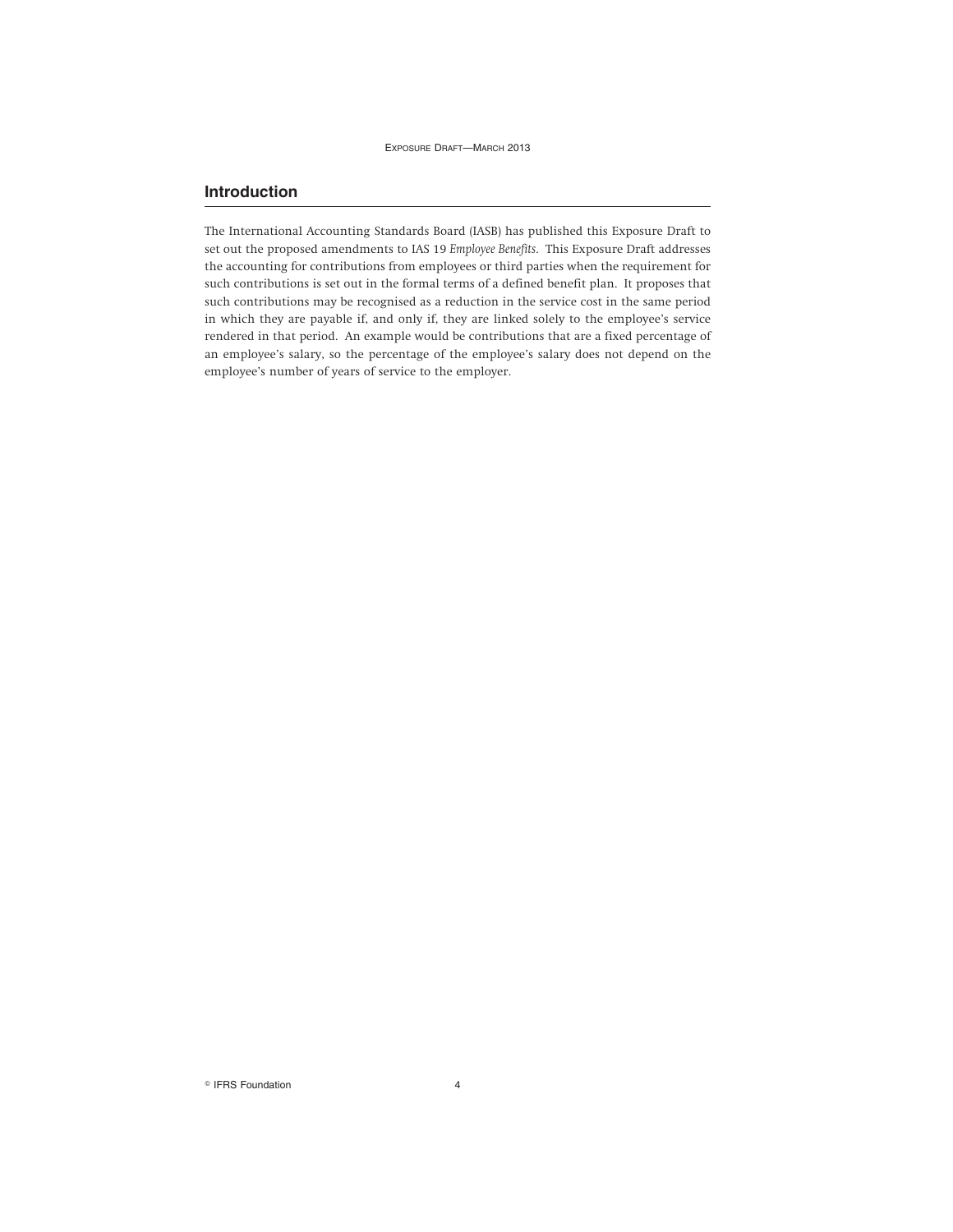DEFINED BENEFIT PLANS: EMPLOYEE CONTRIBUTIONS

## **Invitation to comment**

The IASB invites comments on the proposals in this Exposure Draft, particularly on the questions set out below. Comments are most helpful if they:

- (a) comment on the questions as stated;
- (b) indicate the specific paragraph or group of paragraphs to which they relate;
- (c) contain a clear rationale; and
- (d) include any alternative that the IASB should consider, if applicable.

The IASB is not requesting comments on matters in IAS 19 that are not addressed in this Exposure Draft.

Comments should be submitted in writing so as to be received no later than **25 July 2013**.

5 **B** IFRS Foundation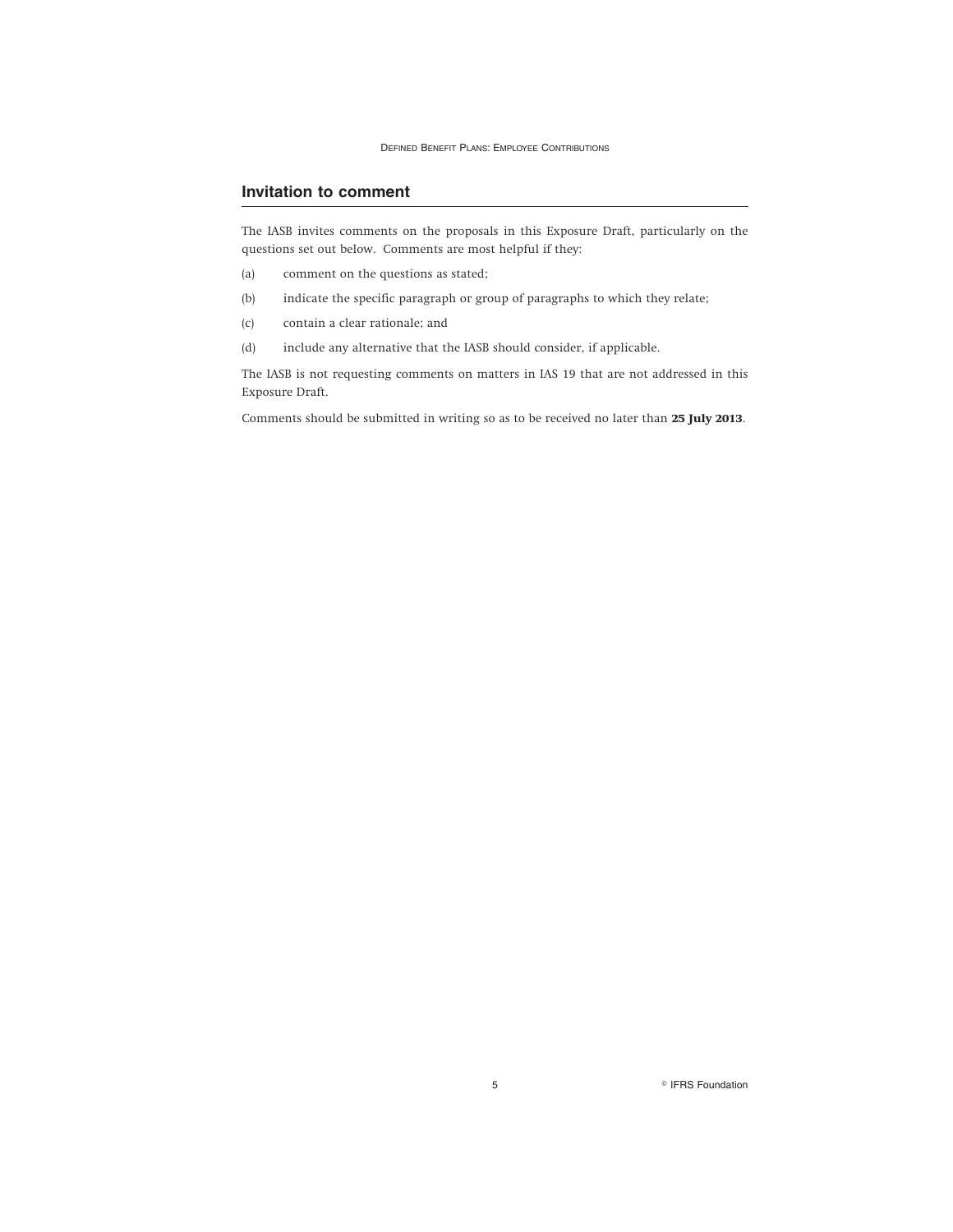## **Questions for respondents**

## **Question 1—Reduction in service cost**

The IASB proposes to amend IAS 19 to specify that contributions from employees or third parties set out in the formal terms of a defined benefit plan may be recognised as a reduction in the service cost in the same period in which they are payable if, and only if, they are linked solely to the employee's service rendered in that period. An example would be contributions that are a fixed percentage of an employee's salary, so the percentage of the employee's salary does not depend on the employee's number of years of service to the employer. Do you agree? Why or why not?

## **Question 2—Attribution of negative benefit**

The IASB also proposes to address an inconsistency in the requirements that relate to how contributions from employees or third parties should be attributed when they are not recognised as a reduction in the service cost in the same period in which they are payable. The IASB proposes to specify that the negative benefit from such contributions is attributed to periods of service in the same way that the gross benefit is attributed in accordance with paragraph 70. Do you agree? Why or why not?

#### **Question 3—Other comments**

Do you have any other comments on the proposals?

 $\degree$  IFRS Foundation 6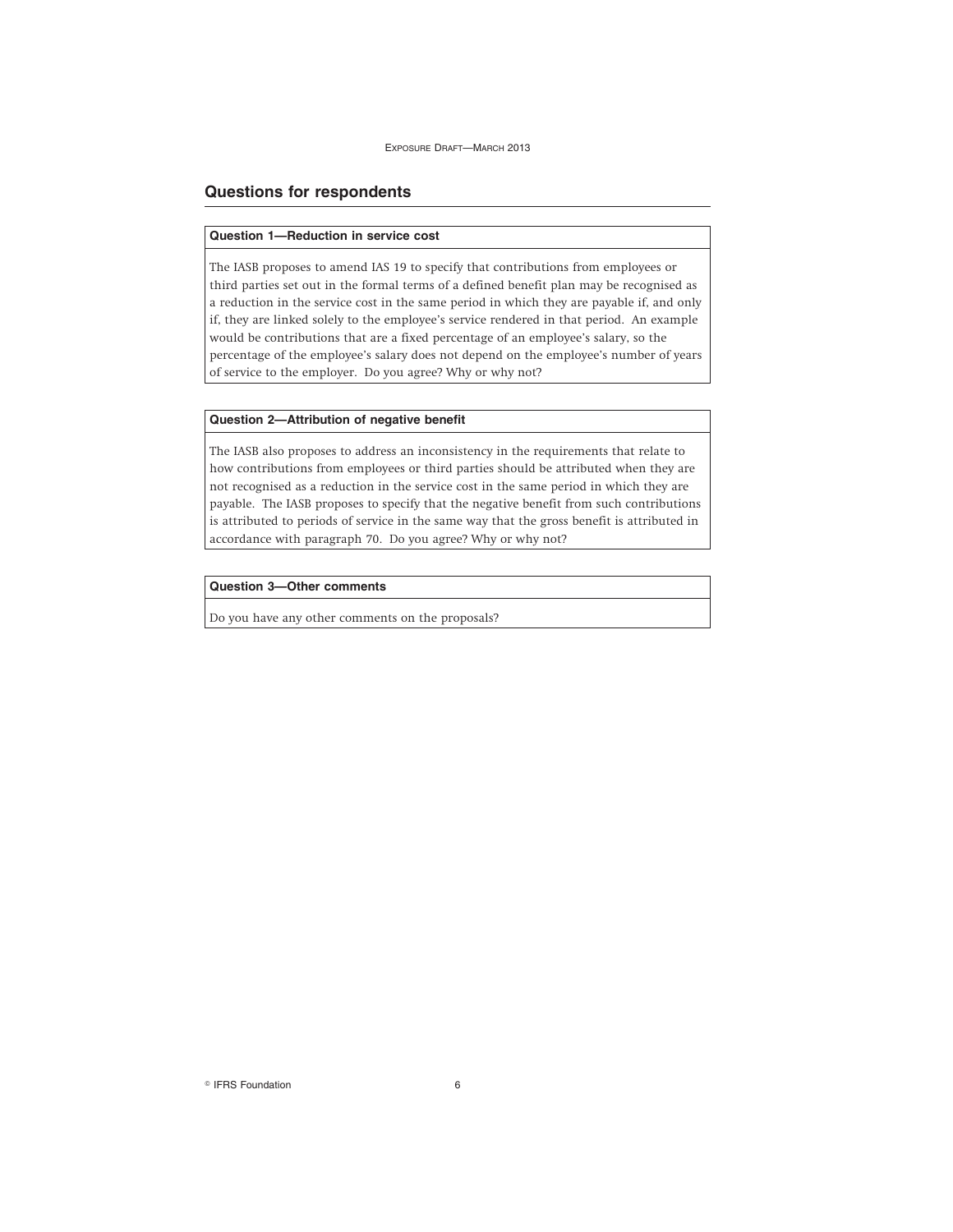## **[Draft] Amendments to IAS 19 Employee Benefits**

Paragraph 93 is amended and paragraph 175 is added. New text is underlined and deleted text is struck through. Paragraph 92 is included for reference only and is not proposed for amendment.

#### **Actuarial assumptions: salaries, benefits and medical costs**

…

92 Some defined benefit plans require employees or third parties to contribute to the cost of the plan. Contributions by employees reduce the cost of the benefits to the entity. An entity considers whether third-party contributions reduce the cost of the benefits to the entity, or are a reimbursement right as described in paragraph 116. Contributions by employees or third parties are either set out in the formal terms of the plan (or arise from a constructive obligation that goes beyond those terms), or are discretionary. Discretionary contributions by employees or third parties reduce service cost upon payment of these contributions to the plan.

93 Contributions from employees or third parties set out in the formal terms of the plan either reduce service cost (if they are linked to service), or reduce remeasurements of the net defined benefit liability (asset) (eg if the contributions are required to reduce a deficit arising from losses on plan assets or actuarial losses). Contributions from employees or third parties that are linked to service in respect of service are attributed to periods of service as a negative benefit in the same way that the gross benefit is attributed in accordance with paragraph 70 (ie the net benefit is attributed in accordance with that paragraph). However, if, and only if, contributions from employees or third parties are linked solely to the employee's service rendered in the same period in which they are payable, the contributions may be recognised as a reduction in the service cost in that period. An example would be contributions that are a fixed percentage of the employee's salary, so the percentage of the employee's salary does not depend on the employee's number of years of service to the employer.

## **Transition and effective date**

...

…

175 *Defined Benefit Plans: Employee Contributions* (Amendments to IAS 19), issued in [date to be inserted after exposure], amended paragraph 93. An entity shall apply those amendments for annual periods beginning on or after [date to be inserted after exposure] retrospectively in accordance with IAS 8 *Accounting Policies, Changes in Accounting Estimates and Errors*. Earlier application is permitted. If an entity applies those amendments for an earlier period, it shall disclose that fact.

7 **R IFRS Foundation**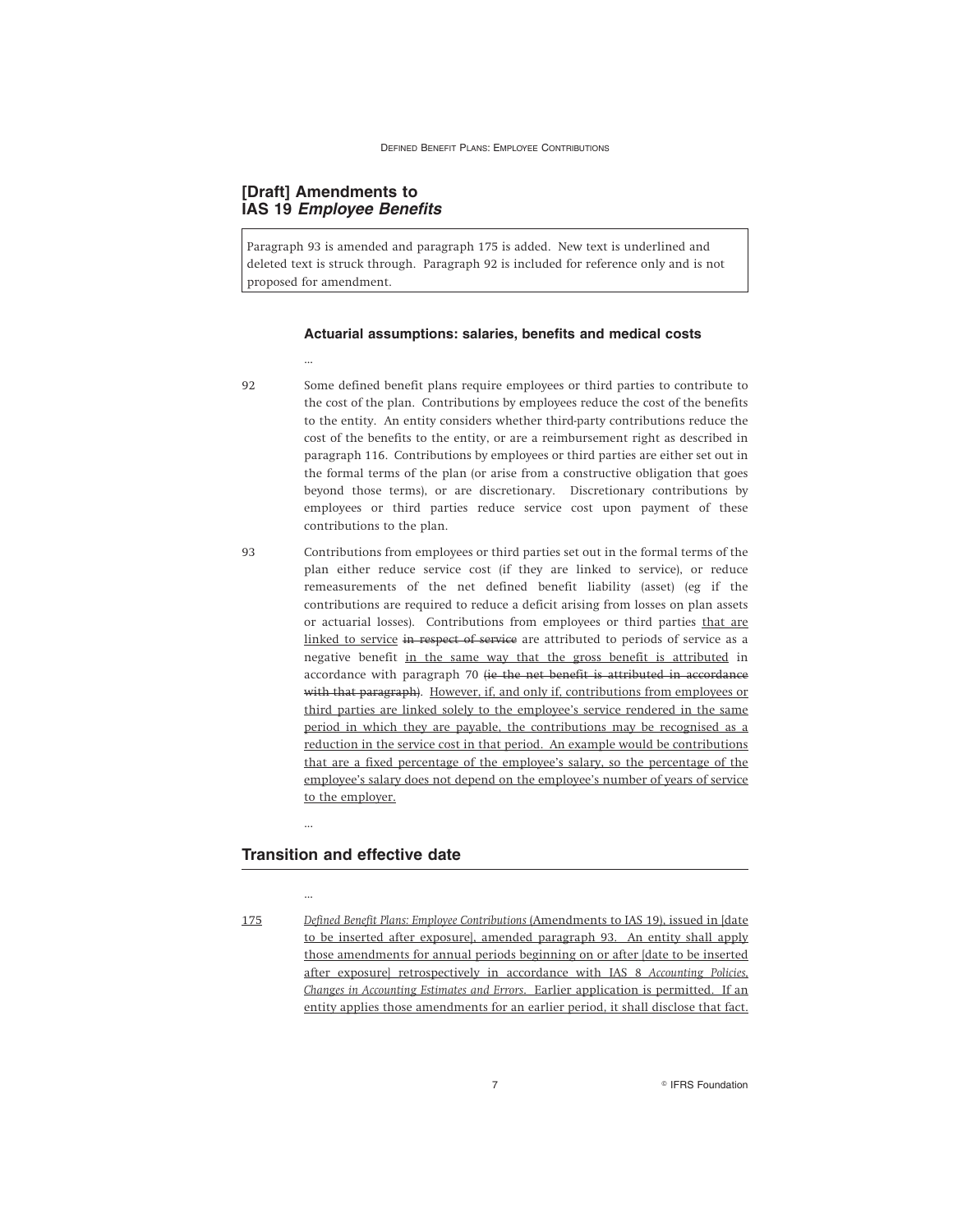## **[Draft] Amendments to the Basis for Conclusions on IAS 19 Employee Benefits**

The following footnote is added to paragraph BC150 (as marked in underline in the text):

<sup>1</sup> *Defined Benefit Plans: Employee Contributions*, issued in [date to be inserted after exposure], addressed an inconsistency in the requirements that relate to how contributions from employees or third parties should be attributed when they are not recognised as a reduction in the service cost in the same period in which they are payable. It specifies that the negative benefit from such contributions is attributed to periods of service in the same way that the gross benefit is attributed in accordance with paragraph 70. See paragraph BC5 of this Exposure Draft.

## Other clarifications

BC150 The Board clarified the following points in the light of responses to the 2010 ED:

(a) Contributions from employees in respect of service should be attributed to periods of service in accordance with paragraph 70 using the benefit formula, or on a straight-line basis (ie the back-end loading test and attribution in paragraph 70 should be based on the net benefit). $<sup>1</sup>$  This</sup> reflects the Board's view that contributions from employees can be viewed as a negative benefit. In addition, the Board noted that a portion of future employee contributions may be connected with salary increases included in the defined benefit obligation. Applying the same method of attribution to that portion of the contribution and the salary increases avoids an inconsistency.

(b) ...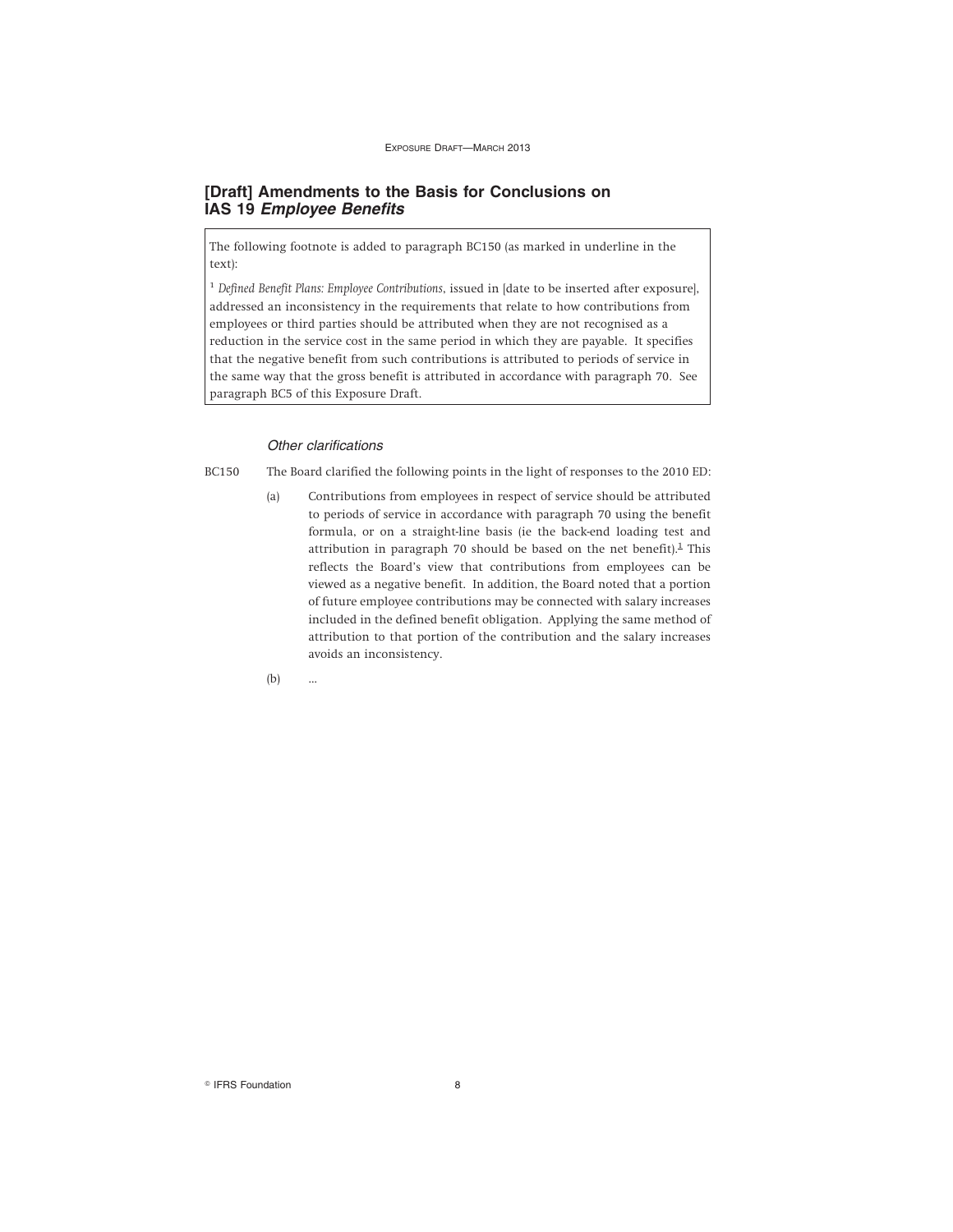## **Approval by the Board of Defined Benefit Plans: Employee Contributions (Proposed amendments to IAS 19) published in March 2013**

The Exposure Draft *Defined Benefit Plans: Employee Contributions* was approved for publication by the fifteen members of the International Accounting Standards Board.

| Hans Hoogervorst             | Chairman      |
|------------------------------|---------------|
| Ian Mackintosh               | Vice-Chairman |
| Stephen Cooper               |               |
| Philippe Danjou              |               |
| Martin Edelmann              |               |
| Jan Engström                 |               |
| Patrick Finnegan             |               |
| Amaro Luiz de Oliveira Gomes |               |
| Prabhakar Kalavacherla       |               |
| Patricia McConnell           |               |
| Takatsugu Ochi               |               |
| Darrel Scott                 |               |
| Mary Tokar                   |               |
| Chungwoo Suh                 |               |
| Wei-Guo Zhang                |               |
|                              |               |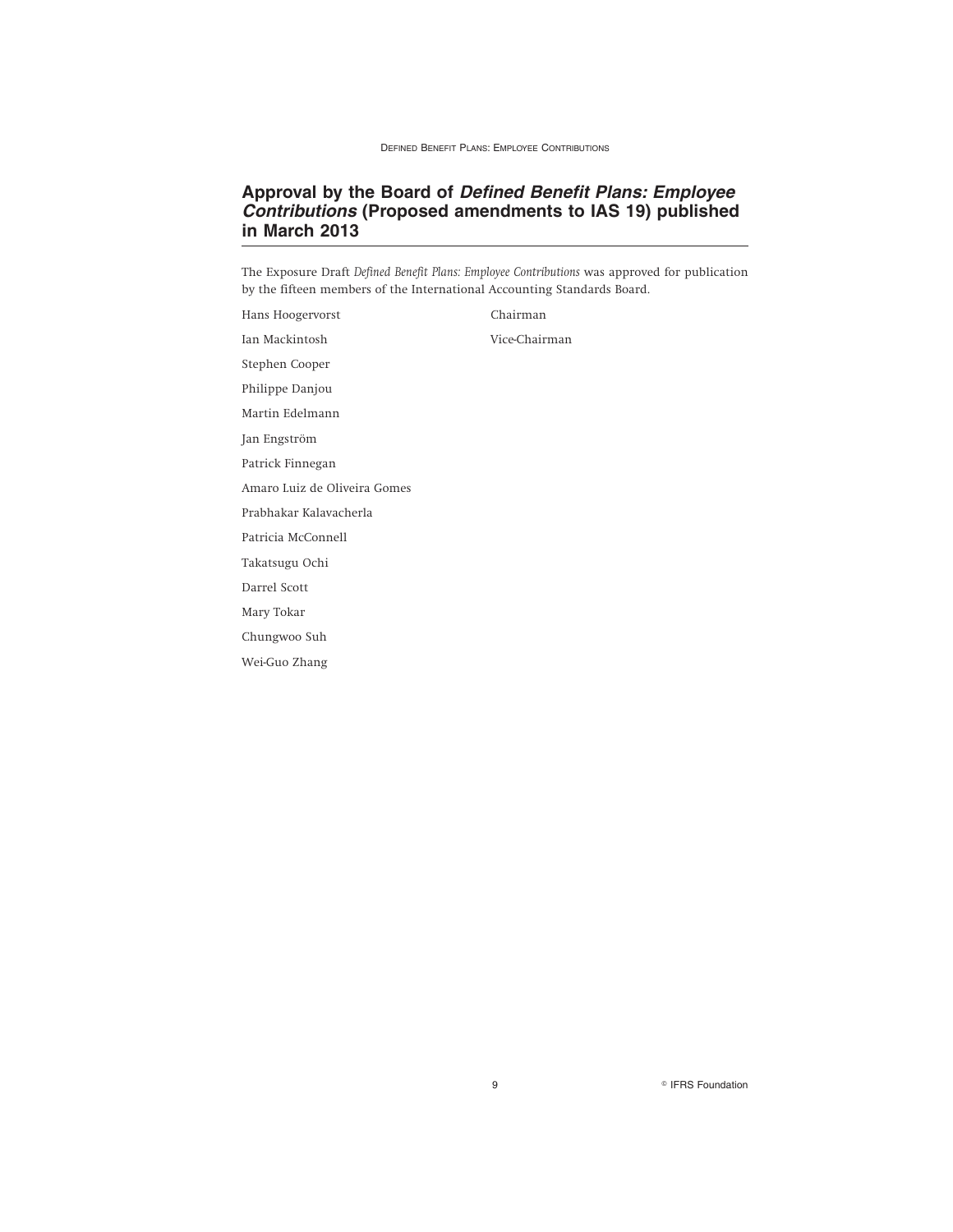## **Basis for Conclusions on the Exposure Draft Defined Benefit Plans: Employee Contributions (Proposed amendments to IAS 19)**

*This Basis for Conclusions accompanies, but is not part of, the proposed amendments.*

## **Contributions from employees or third parties: amendments issued in 2013**

- BC1 The IASB proposes to amend IAS 19 *Employee Benefits* to specify that contributions from employees or third parties set out in the formal terms of a defined benefit plan may be recognised as a reduction in the service cost in the same period in which they are payable if, and only if, they are linked solely to the employee's service rendered in that period.
- BC2 The issue originated from a submission to the IFRS Interpretations Committee (the Interpretations Committee), which recommended that the IASB amend IAS 19. The Interpretations Committee discussed, by considering some examples, whether certain types of employee contributions to a defined benefit plan reduce short-term employee benefits cost instead of reducing post-employment benefits cost. The Interpretations Committee observed that the wording in paragraph 93 of IAS 19 seemed to suggest that all employee contributions in respect of service should be attributed to periods of service as a negative benefit. However, employee contributions that are linked solely to the employee's service rendered in the same period in which they are payable (for example, if the contributions are a fixed percentage of salary throughout the period of the employment) might also be considered to reduce the cost of short-term employee benefits.
- BC3 The IASB observed that contributions from employees or third parties to a defined benefit plan form part of the post-employment benefit rather than the short-term employee benefit. Consequently, the IASB is not proposing that the contributions be treated as a reduction in short-term employee benefits cost.
- BC4 The IASB noted that contributions from employees or third parties to a defined benefit plan should be attributed to periods of service as a negative benefit. This is because the measurement of the defined benefit obligation should consider (the present value of) those future contributions that relate to the employee's service before the reporting date. However, the IASB noted the general concern about the complexity of the required calculations and the potential confusion that these could introduce to practice.
- BC5 Consequently, the IASB decided to add a practical expedient to paragraph 93. The IASB proposes to amend paragraph 93 so that contributions from employees or third parties may be excluded from being attributed to periods of service as a negative benefit and recognised as a reduction in the service cost in that period if, and only if, they are linked solely to the employee's service rendered in the same period in which they are payable. An example of a situation that qualifies for the practical expedient would be contributions that are a fixed percentage of an employee's salary, so the percentage of the employee's salary does not depend on the employee's number of years of service to the employer. In this case, the

<sup>©</sup> IFRS Foundation 10